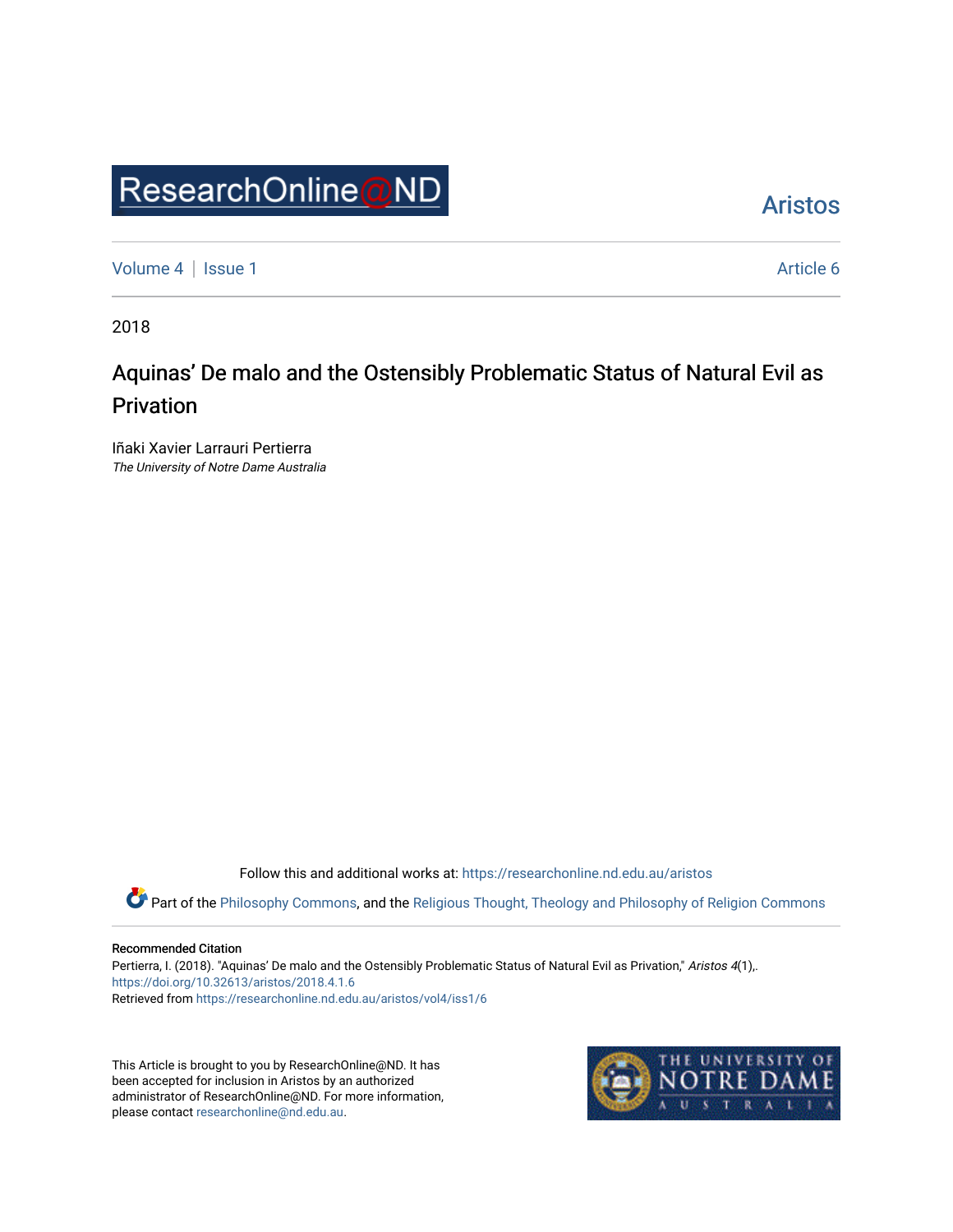# **AQUINAS'** *De malo* **AND THE OSTENSIBLY PROBLEMATIC STATUS OF NATURAL EVIL AS PRIVATION**

Iñaki Xavier Larrauri Pertierra

# **1. Introduction**

The concept of evil as privation has been a popular metaphysical account of the nature of evil within the Catholic Church for centuries, with many theologians espousing it as a satisfactory explanation for moral evil. Its similar role in the case of natural evil, however, has been less earnestly adopted, and for various reasons; initially, the contentions centred around human pain and suffering, but more contemporary debates have extended the picture to cover general creaturely suffering within an evolutionary context. The main aim for this paper is to address these issues and give a logical justification for considering natural evils as privative in character – the specific issues explored here are general pain and its applications in physical disease, depression, and creaturely suffering by genetic mutation. Although, before beginning this task, we must orient ourselves properly by first outlining a Thomistic account of privative evil.

## **2. Privative Evil**

#### *2.1 Outlining the Thomistic Account*

Evil, for Aquinas, is not an entity that attains substance or being, but a privation of what has/is being/a good.<sup>1</sup> For evil to be privative, and not just merely negative, then it must be a negation of a good that naturally belongs to an entity, meaning that any evil for a being would be a denial for that being of what is due its perfection.<sup>2</sup> Now, this does not mean that evil does not exist *at all*, just that it does not have any existence independent of a good it deprives, implying that evil is parasitical on the good.<sup>3</sup> Furthermore, what is due some being for its perfection hinges upon the very essence/nature of that being itself. Therefore, different beings possess different requirements for what constitutes their natural state of perfection, which signifies the very term "good" as logically attributive; this concept, for Lee,

<sup>&</sup>lt;sup>1</sup> Thomas Aquinas, *De malo*, trans. Richard Regan (New York, NY: Oxford University Press, 2003), Q. 1, art. 1.

<sup>&</sup>lt;sup>2</sup> Aquinas, *De malo*, Q. 1, art. 2, co. See also, Glenn B. Siniscalchi, "Thomas Aquinas, Natural Evil, and 'Outside the Church, No Salvation'," *The Heythrop Journal* 56, no. 1 (2015): 77, [https://doi](https://doi-org.ipacez.nd.edu.au/10.1111/heyj.12145)[org.ipacez.nd.edu.au/10.1111/heyj.12145.](https://doi-org.ipacez.nd.edu.au/10.1111/heyj.12145)

<sup>&</sup>lt;sup>3</sup> Siniscalchi, "Thomas Aquinas, Natural Evil," 77.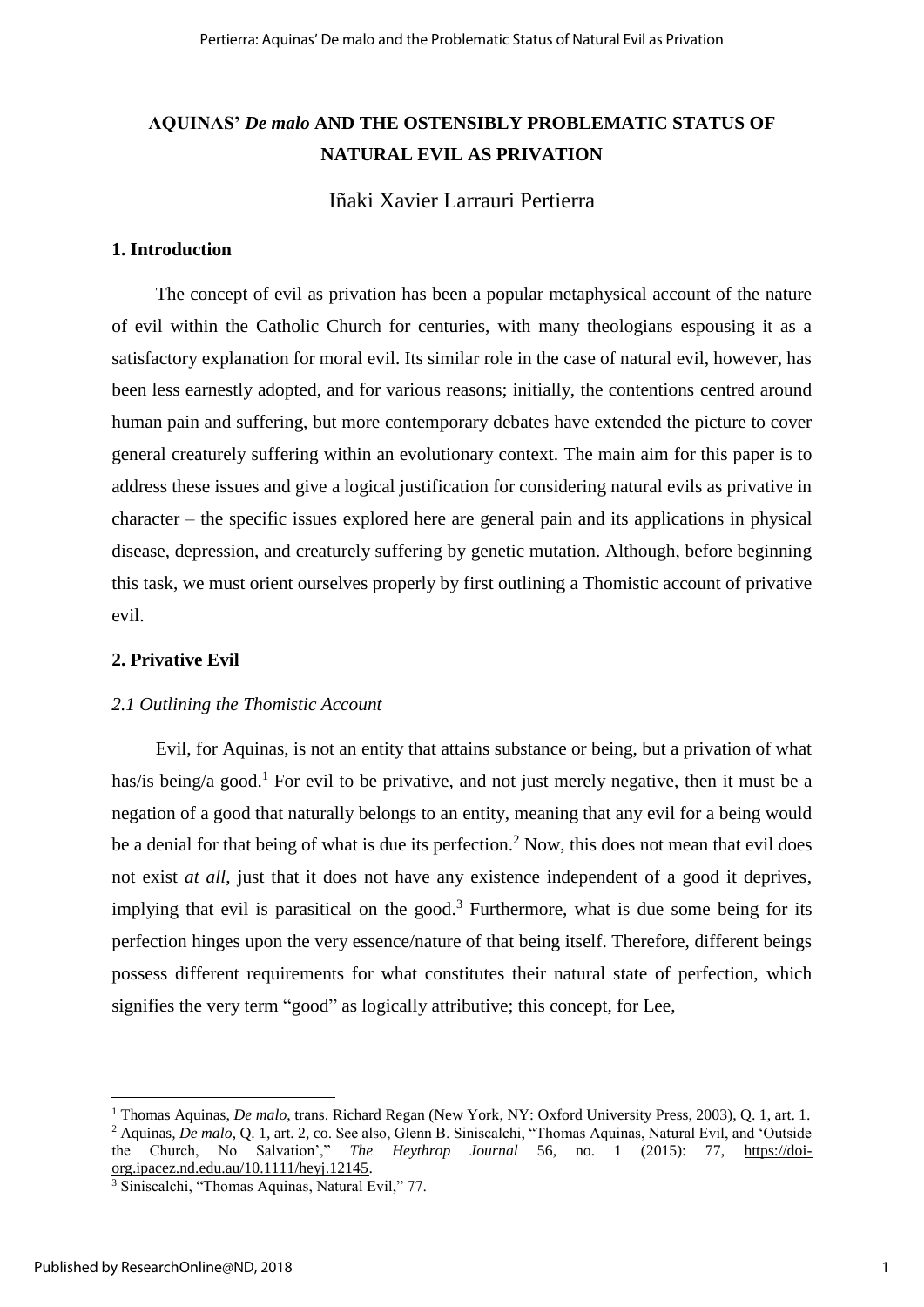does not signify some distinctive property, but the possession of whatever properties a thing (or act) must have to fulfill the standards appropriate to the kind of thing (or act) it is. In other words, to say that something is good is to say that it fulfills its possibilities or potentialities, and since the potentialities of a thing (or act) vary according to the kind of thing (or act) it is, the word "good" shifts its meaning in proportion to the kind of thing [or act] it is predicated of.<sup>4</sup>

Nevertheless, all goods of creaturely perfection can only be considered as good, in the sense of "being" appropriate here, in relation to God, the highest good and the primary cause of all goodness.

Lee gives a good account of the logic behind the idea of evil as privation, in that the idea

is entailed by the theistic position that all positive reality is God and what he creates, . . . [such that if] evil were something positive, then . . . evil [would be] immediately caused by God . . . or that there is some being in the universe which is not immediately caused by God.<sup>5</sup>

Positive evil, then, is a logically incompatible concept with God as fully good and the cause of every being. Nevertheless, for Lee, '[p]ositive entities can also be called "evil" because they cause evil (as when we say that this bacterium is evil though it is good in itself).<sup>56</sup> This is not meant to insinuate some fundamental equivocality, whereby good and evil can be predicated of a substance at the same time and sense, but that an act or natural process can be considered good or evil depending on the particular cause-effect relation to which one is referring. In other words, for Aquinas, 'nothing prevents something absolutely good from being an evil for something else'.<sup>7</sup> This is why a bacterium causing sickness in a host *directly* causes the sustainment of its own existence (a good for the bacterium) through its acquisition of food and its concurrent metabolism, both of which might *accidentally* cause the host's being sick (a privation of normal biochemical equilibrium for the host).<sup>8</sup>

<sup>4</sup> See Patrick Lee, "Evil as Such Is a Privation: A Reply to John Crosby," *American Catholic Philosophical Quarterly* 81, no. 3 (2007): 487, [https://doi.org/10.5840/acpq200781324.](https://doi.org/10.5840/acpq200781324)

 $5$  Lee, "Evil as Such Is a Privation," 470.

 $6$  Lee, 471.

<sup>7</sup> Aquinas, *De malo*, Q. 1, art. 1, ad. 18.

<sup>8</sup> Siniscalchi touches on something similar when he comments that '[w]hat is good for higher forms of life is evil for lower forms.' Siniscalchi, "Thomas Aquinas, Natural Evil," 77.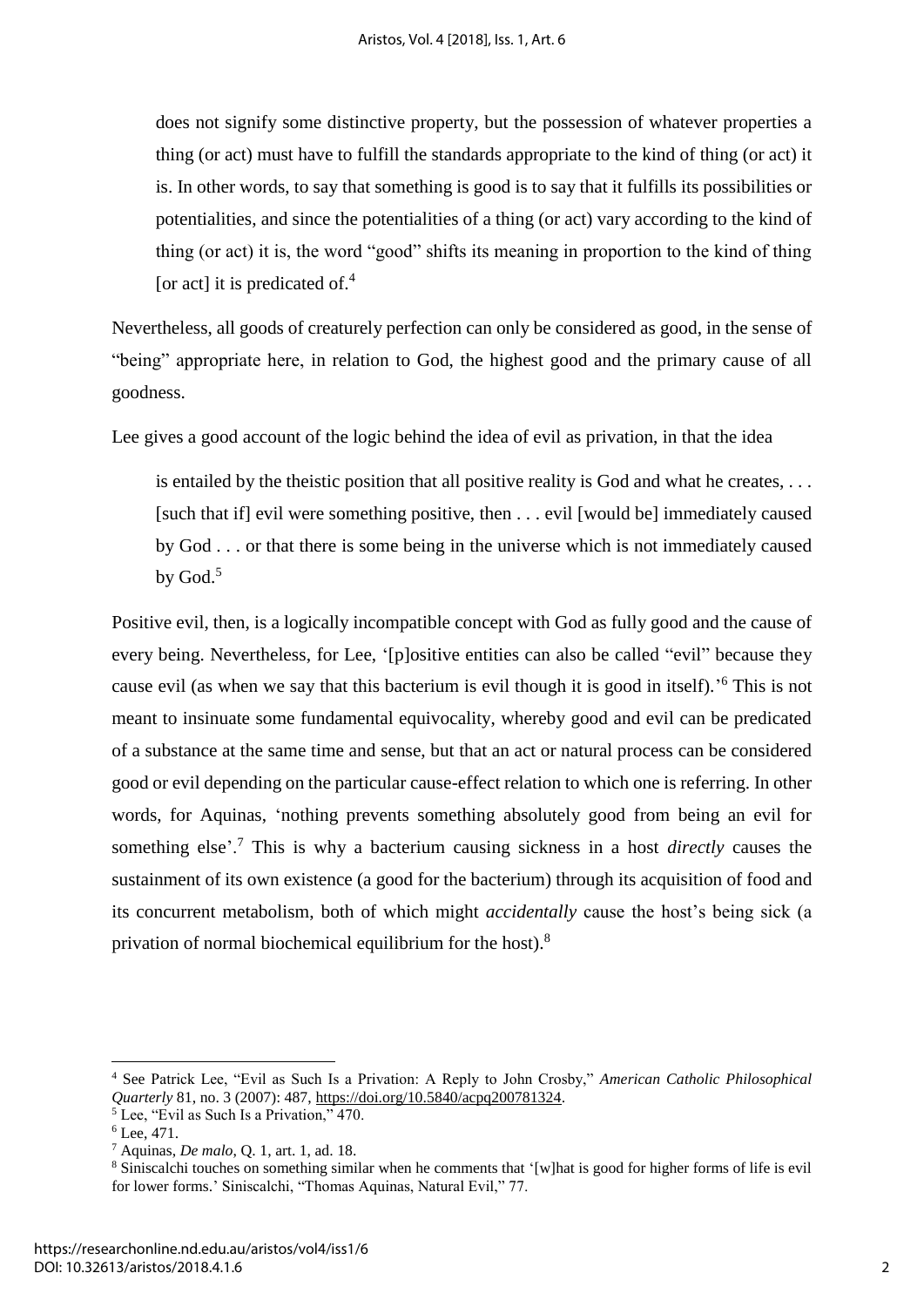That evil is an *accidental* effect of some good cause can be extended to the conclusion that God "causes" evil in an indirect and accidental way;<sup>9</sup> this is what is meant by evil occurring *per accidens*, or that God permits evil but does not will or intend it.<sup>10</sup> It does not even logically follow for evil, that which is opposed to the good as a general negation, to be caused by God in any direct sense, for if He is full goodness and Being,  $11$  and if His creative capacity stems solely from His own nature, then anything caused by him would inevitably be associated with Being and the good to some degree, both of which are fundamentally not of evil as negation and non-Being. This does not undermine God's omnipotence, though, for the very notion of His potency/power is a proper attribute only to the causal powers of His Being, given that if God does not cause outside of his own power, and that his power relates to his nature, then God being *all-*powerful simply means the sequestering of the term "*all*" to what is within the realm of Being, not the non-Being of evil. Although non-Being is outside the purview of God's nature and direct control, this does not mean He cannot influence the evils of the world, for He can interact with them indirectly, in an accidental way, through the direct willing of the good.

What has been given thus far, is a specific sense of an ontological/metaphysical account of evil as privative non-being. This sense can be better appreciated through the view of the privative theory of evil as not merely implying deprivation in a simple physical manner, as if what can be considered as evil is a mere material lacking. Of course, physical paucity can interfere with the normal biological functioning that is a good, but if we are to take evils as privations of particular goods,<sup>12</sup> and that such evils corrupt such goods 'by nonactivity (i.e., by deficiency of active power),<sup>'13</sup> then even the introduction of toxic substances, which is not a material paucity, and insofar as it disrupts normal biological activity, would be considered an evil for that biological agent. What is apparent here, then, is a more accurate conception of privation as functional paucity, if that function belongs naturally to the being in question. Moreover, if we take both natural physicality and functionality as facets of the set of goods deprivable by privative evils, then we can begin to grasp the richness of the Thomistic picture of metaphysics and ontology painted by Aquinas' understanding of good and evil.

<sup>9</sup> Aquinas, *De malo*, Q. 1, art. 3.

<sup>10</sup> For Siniscalchi, '[a]s a result of God's will in creating good things, evil occurs *per accidens*. Evil may serve as the *occasion* for good, but it never serves as the *cause* of subsequent good.' Siniscalchi, "Thomas Aquinas, Natural Evil," 77.

<sup>&</sup>lt;sup>11</sup> Being – capital "B" – refers to that which is properly of God, while being, or beings – lowercase "b" – refer to that which is properly of created reality.

<sup>12</sup> Aquinas, *De malo*, Q. 1, art. 1, co.

<sup>13</sup> Aquinas, Q. 1, art. 1, ad. 8.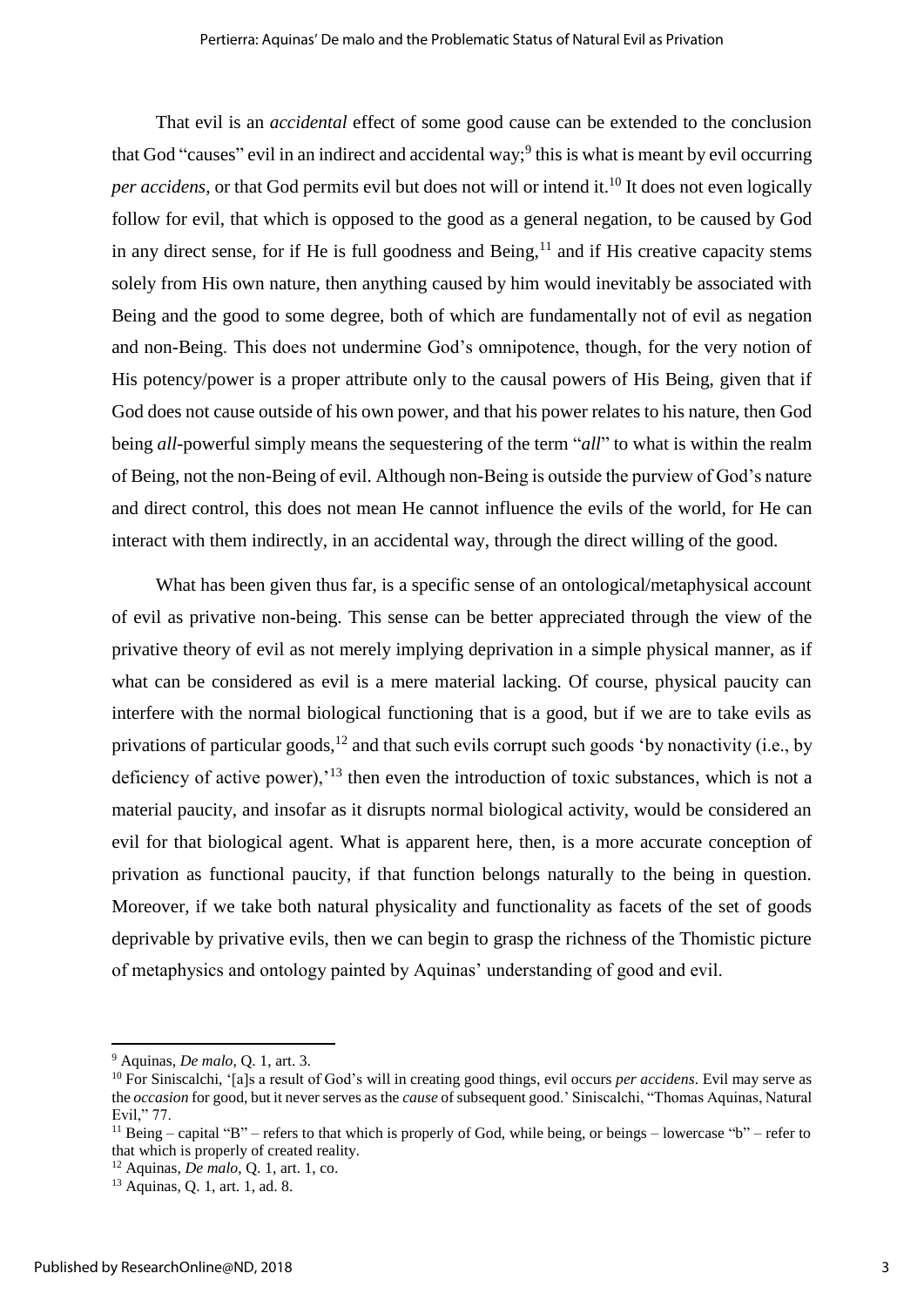#### *2.2 Remarks on the Purpose of Privative Evil*

Yet, the questions of why there is evil, and why God has to permit it in the first place, are still left unanswered. Moral evils can be explained through the realities of sin and the deprived will of free agents, but the character of natural evil, which Siniscalchi describes as 'a failure, defect or absence in the structure or process of a thing',  $^{14}$  poses problems due to the seeming absence of any freely willed act. The Thomistic account gets around this by explaining natural evil as punishment from God, thus inextricably linking it with moral fault; this punishment is, according to Aquinas, clearly introduced 'in order that moral wrong should be avoided either by the one who is punished, or at least by others'.<sup>15</sup> Many theologians following suit have extended this argument to a more general application, such as with Echavarria when he comments that God 'only "permits" evil in order to achieve greater goods or to avoid greater evils that might follow from its non-permission.'<sup>16</sup> Thus, according to Echavarria, God's permission of evil ties up 'with the total perfection of the universe',<sup>17</sup> such that we can classify natural evils as those 'without which the world would be less perfect, . . . [and] from which a greater perfection can be obtained than the perfection they remove.<sup>18</sup> This is most likely what Echavarria meant when he noted that the universe could not have been created in any other way except with its associated evils.<sup>19</sup> Nevertheless, according to him, this interpretation of natural evil as divine punishment, occasioned by the sins of man, does not belong singularly to a philosophical jurisdiction, 'but is a matter of faith.'<sup>20</sup>

There is an interesting link between Echavarria's account of natural evil and the privative theory of evil, since the former justifies privation based on the belief that it is part of God's plan for the universe's perfection, while the latter explains privation as damage/harm incurred when greater goods are deprived in tandem with the propagation of lesser ones. This latter explanation follows from the abovementioned case of the disease-causing bacterium being a good and a natural evil in two different senses – the greater good, in this case, being the normal biochemical equilibrium that is deprived while the lesser good of the non-normal state for the biological host obtains. To illustrate further, for example, if normal, natural functioning is a

 $\overline{a}$ 

<sup>&</sup>lt;sup>14</sup> Siniscalchi, "Thomas Aquinas, Natural Evil," 77.

<sup>15</sup> Aquinas, *De malo*, Q. 1, art. 5, co.

<sup>16</sup> Agustin Echavarria, "Thomas Aquinas and the Modern and Contemporary Debate on Evil," *New Blackfriars* 94, no. 1054 (2013): 737, [https://doi-org.ipacez.nd.edu.au/10.1111/nbfr.12034.](https://doi-org.ipacez.nd.edu.au/10.1111/nbfr.12034)

<sup>&</sup>lt;sup>17</sup> Echavarria, "Debate on Evil," 739.

<sup>18</sup> Echavarria, 740.

<sup>19</sup> 'God could not have created the material world – the lowest degree [of good] – without producing *per accidens*  the evil entailed by such corruption.' Echavarria, 749.

<sup>20</sup> Echavarria, 749.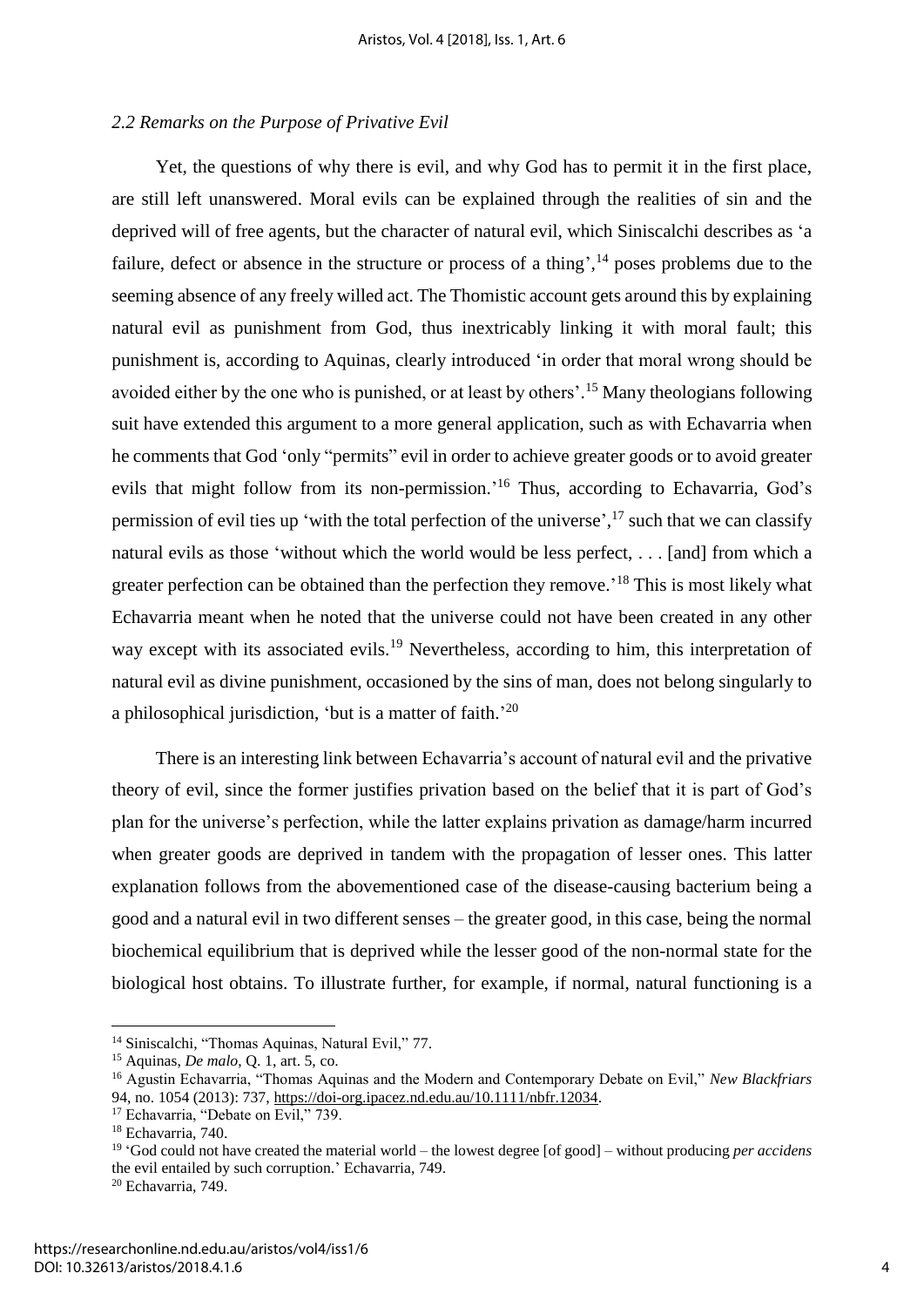greater good than just mere functioning, then we can see how continuing to walk on a broken leg would be damaging: the privation of normal bone integrity does not disallow a creature to try and walk on its broken leg. The damage is done when the good of the creature's mere act of walking is unattended by the greater good of that creature walking while the leg bone is intact. This lack of normalcy in the order of its movement can then lead to subsequently more damage if the leg is not treated. Of course, whether this privation completely nullifies the chance for universal perfection, by not potentiating the attainment of goods greater than those so deprived, is, as mentioned above, a matter of faith.

#### **3. Whether Pain is a Privative Evil**

Nevertheless, many philosophers find this account of natural evil faulty, especially regarding the experiences of pain and suffering. Their arguments centre around the nonintuitiveness of associating suffering with privation, given the phenomena of pain as something experientially real and affectively substantial. We will see further on that these criticisms argue from a fundamentally different phenomenological stance than Aquinas' metaphysical one, and this point demands analysis if the claim of pain/suffering as related someway to natural evil as privation is to hold. First, though, we must come to terms with the conceptualisation of pain in this privative account of evil; an interesting debate between Lee and  $Crosby<sup>21</sup>$  will help with this task.

# *3.1 Pain as a Functional Facet of the Good*

Lee notes that 'pain . . . is not in itself evil but is the perception of and reaction to what is evil.<sup>22</sup> When someone feels pain in a normal context, they are signalled to a harm or a possibility of harm that they ought to avoid. Thus, when pain functions in such a way as to warn beings of danger, it is part of that being's natural signal-response system that is oriented towards keeping said being alive. As such, pain functioning as part of this system is, for Lee,

```
https://www-pdcnet-
```
<sup>&</sup>lt;sup>21</sup> Lee, "Evil as Such Is a Privation," 469-88. See also, John F. Crosby, "Doubts About the Privation Theory That Will Not Go Away: Response to Patrick Lee," *American Catholic Philosophical Quarterly* 81, no. 3 (2007): 489- 505[, https://doi.org/10.5840/acpq200781325.](https://doi.org/10.5840/acpq200781325) Although not referenced here, to appreciate the full debate, see John F. Crosby, "Is All Evil Really Only Privation?" *Proceedings of the American Catholic Philosophical Association* 75 (2001): 197-209,

[org.ipacez.nd.edu.au/collection/authorizedshow?id=acpaproc\\_2001\\_0075\\_0000\\_0197\\_0210&pdfname=acpapro](https://www-pdcnet-org.ipacez.nd.edu.au/collection/authorizedshow?id=acpaproc_2001_0075_0000_0197_0210&pdfname=acpaproc_2001_0075_0000_0201_0213.pdf&file_type=pdf) [c\\_2001\\_0075\\_0000\\_0201\\_0213.pdf&file\\_type=pdf;](https://www-pdcnet-org.ipacez.nd.edu.au/collection/authorizedshow?id=acpaproc_2001_0075_0000_0197_0210&pdfname=acpaproc_2001_0075_0000_0201_0213.pdf&file_type=pdf) as well as Patrick Lee, "The Goodness of Creation, Evil, and Christian Teaching," *The Thomist* 64, no. 2 (2000): 239-69, [https://doi.org/10.1353/tho.2000.0014.](https://doi.org/10.1353/tho.2000.0014)  $22$  Lee, "Evil as Such Is a Privation," 473.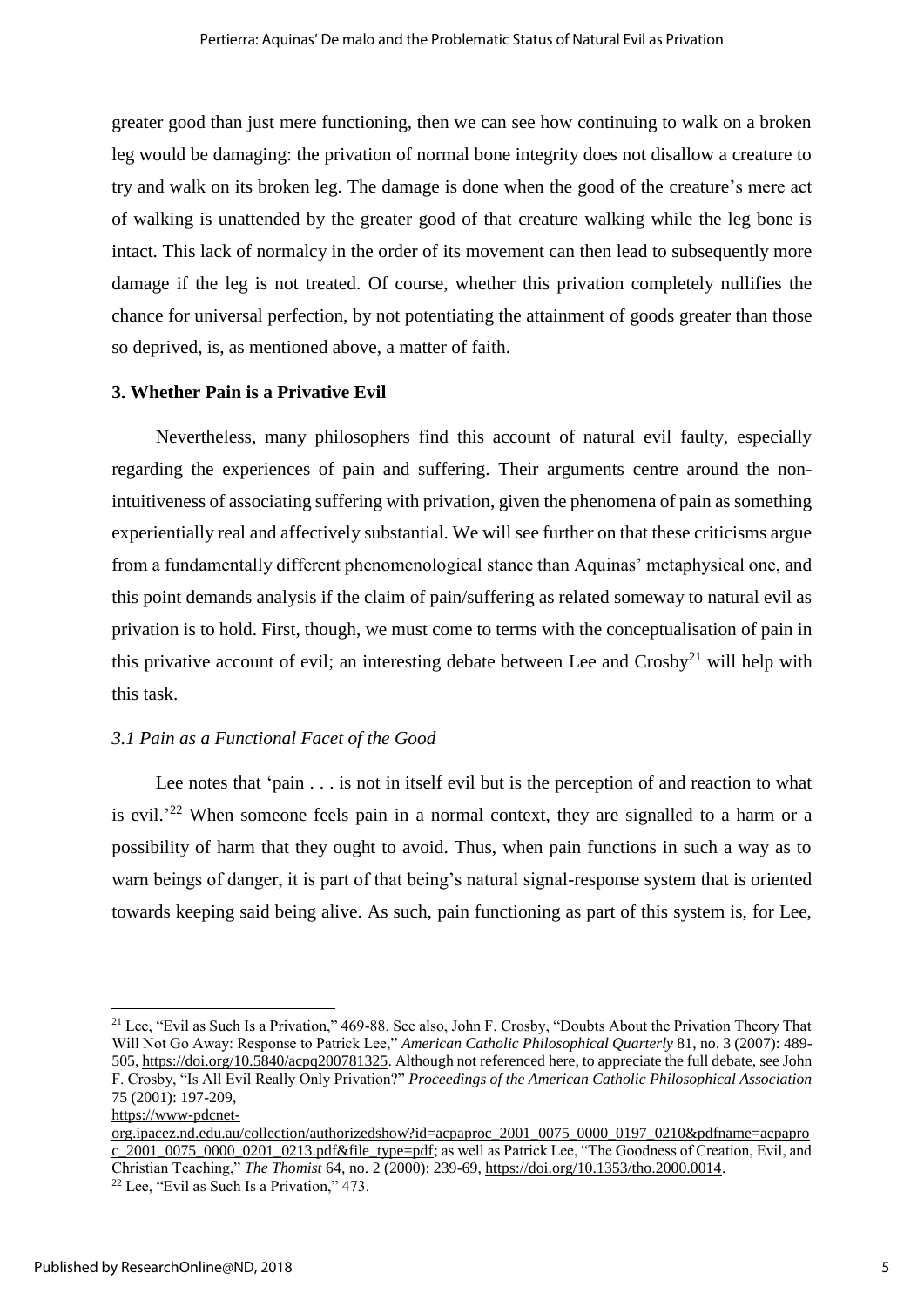good.<sup>23</sup> Otherwise, if that orientation is lacking – as when one experiences phantom pains, or pains that do not signal entities that bring harm to one's body – then the pain is disordered and is called evil in reference to the deprivation of normal orientation that obtains within the signalresponse system. In effect, we may characterise pain response, in general, as a lesser good naturally in service towards the greater good of survival, the latter being what is more readily deprivable in the case of disordered/phantom pains.

For Lee, 'pains are sensory representations of tissue damage, that is, non-conceptual representations . . . of some damage or injury, or imminent danger or injury, in some part of one's body.'<sup>24</sup> The conceptual, affective dimension of pain sensation is where the experience of pain as damaging, harmful, and evil subsists in; according to Lee, the phenomenological sense of pain as bad is 'the negative reaction to the perceived damage . . . [and] is part of the healthy functioning of an animal when it is injured'.<sup>25</sup> From this analysis, we can conclude that the very property of the pain response that helps us determine actual or potential harm to one's self – the property of its negative affective component – is the very phenomenon that is usually referenced when people believe pain as such to be evil due to its repugnant quality.

# *3.2 The Case for "Contentful" Evil*

Now, Crosby takes issue with this account, but to effectively understand and address it, we must first note his criticism regarding Lee's ideas of good and evil. In Crosby's interpretation, Lee understands that

[t]he common note of good is not some definite quality  $\dots$  but something "formal",  $\dots$ for [Lee's idea of] good expresses the eminent fulfillment of whatever norm is relevant to the being that is called "good" (or "real," or "authentic").<sup>26</sup>

This is consistent with Aquinas' account of the good, for 'things are more or less evil insofar as they are more or less deprived of good, not indeed efficaciously but formally';<sup>27</sup> this formal sense of evil is the very corruption/privation of good as formal, which is where a being's perfection/fulfilment subsists in, $^{28}$  so we can see why Lee and Crosby would agree on this

1

<sup>&</sup>lt;sup>23</sup> '[T]he function of [a being] which is naturally oriented to the survival and flourishing of the [being] must be, just insofar as it does contribute to that end, good.' Lee, 476.

 $24$  Lee, 478.

 $25$  Lee, 478-9.

<sup>26</sup> Crosby, "Doubts About the Privation Theory," 491.

<sup>27</sup> Aquinas, *De malo*, Q. 1, art. 1, ad. 13.

<sup>28</sup> Aquinas, Q. 1, art. 2, co.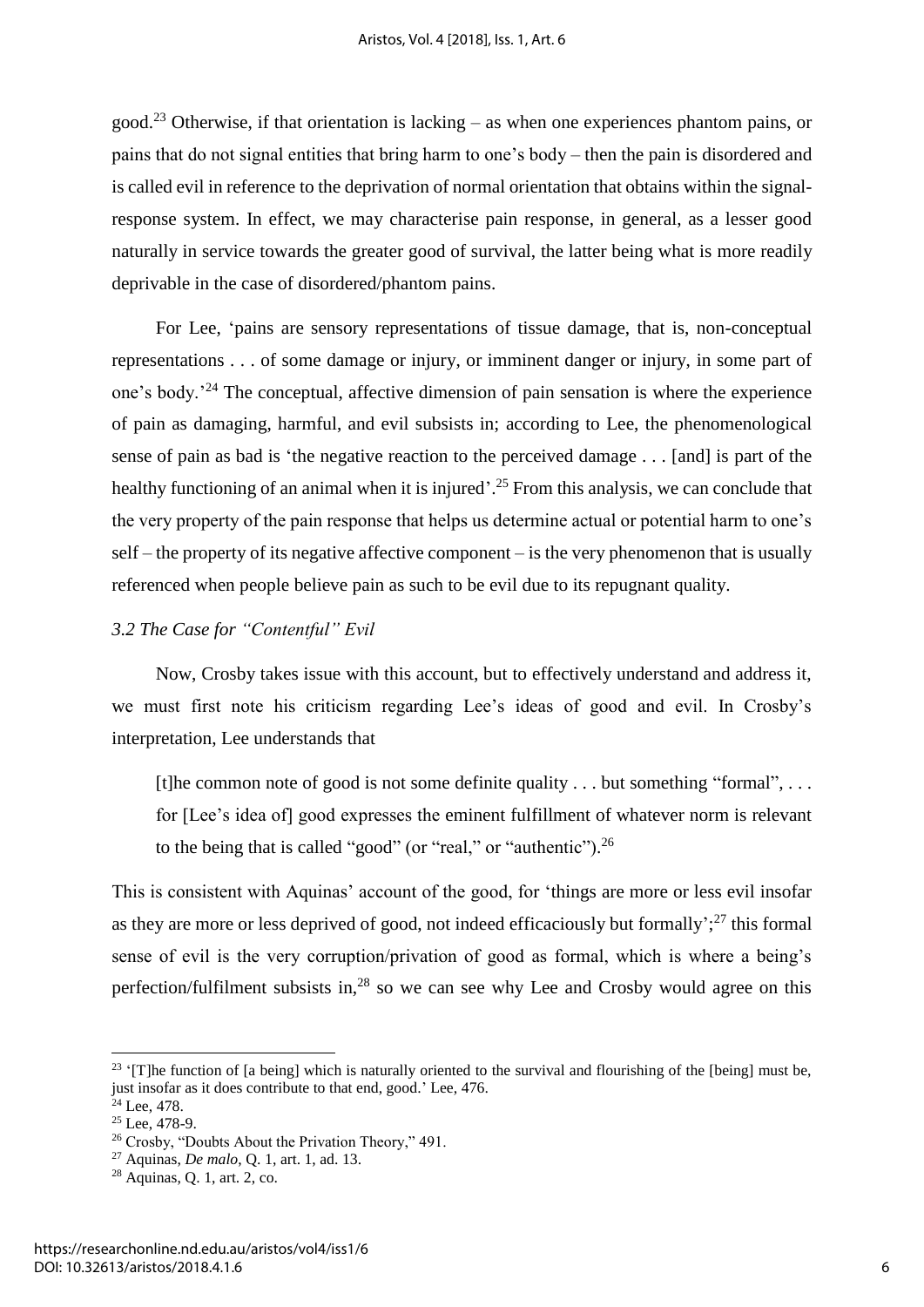matter. However, Crosby asserts that "contentful good" is a 'more fundamental kind of good that is not at all formal . . . and does not lend support to the privation theory', and where good's contentful sense does not presuppose 'the distinction between an individual and its kind'.<sup>29</sup> He even goes on to say that when 'we speak of a good person, . . . we have gone over to the contentful sense of good', <sup>30</sup> which is distinct from good as predicable of workers, translators, professors, and so on.

#### *3.3 Weaknesses in the Contentful Account of Evil (General Remarks)*

Crosby's contention seems to centre around his characterisation of formal good as solely accounting for goods that living beings are not initially born with but must undergo some process of fulfilment to attain; for Crosby, the fact that such beings can already possess goods belonging to their kind, such as when we talk about the good or dignity of a human life, without having to work for their fulfilment already signifies error in the formal account of good. However, Crosby's distinction between formal and contentful good is impoverished, in part because it is based on a misrepresentation of privation theory when he considers dignity, and other naturally bestowed "contentful" goods by virtue of type membership alone, as undeprivable.<sup>31</sup> It seems that, for Crosby, they are so because their non-being would be only possible through the non-existence of said beings, and '[s]ince existence does not belong to the nature of any contingent being, no . . . annihilated being loses something that belongs to its nature . . . [or] suffers a privation.<sup>32</sup>

Replacing non-existence with death leads to the same conclusion, since the death of a living being leads to a fundamental change in form from the living being in possession of a particular nature to another being in possession of a non-living form – either as a corpse or as dispersed matter/energy. However, the death of a living being is such a privation because what is lost is a necessary facet of the nature of all living things, namely, their life. Even if the actual living form/nature no longer persists, to regard the situation as one wherein, for Crosby, 'the condition for the possibility of privation seems to be eliminated<sup>33</sup> is to relegate ontology to a purely physicalist interpretation; the condition still persists since privation is always a relational attribution, such that a deprived good need not necessarily only reference a physically extant being, but can also just simply point to the very being itself (in an abstract, memorial, and/or

<sup>29</sup> Crosby, "Doubts About the Privation Theory," 492.

<sup>30</sup> Crosby, 494.

<sup>31</sup> Crosby, 492, 496-7.

<sup>32</sup> Crosby, 497.

<sup>&</sup>lt;sup>33</sup> Crosby, 496.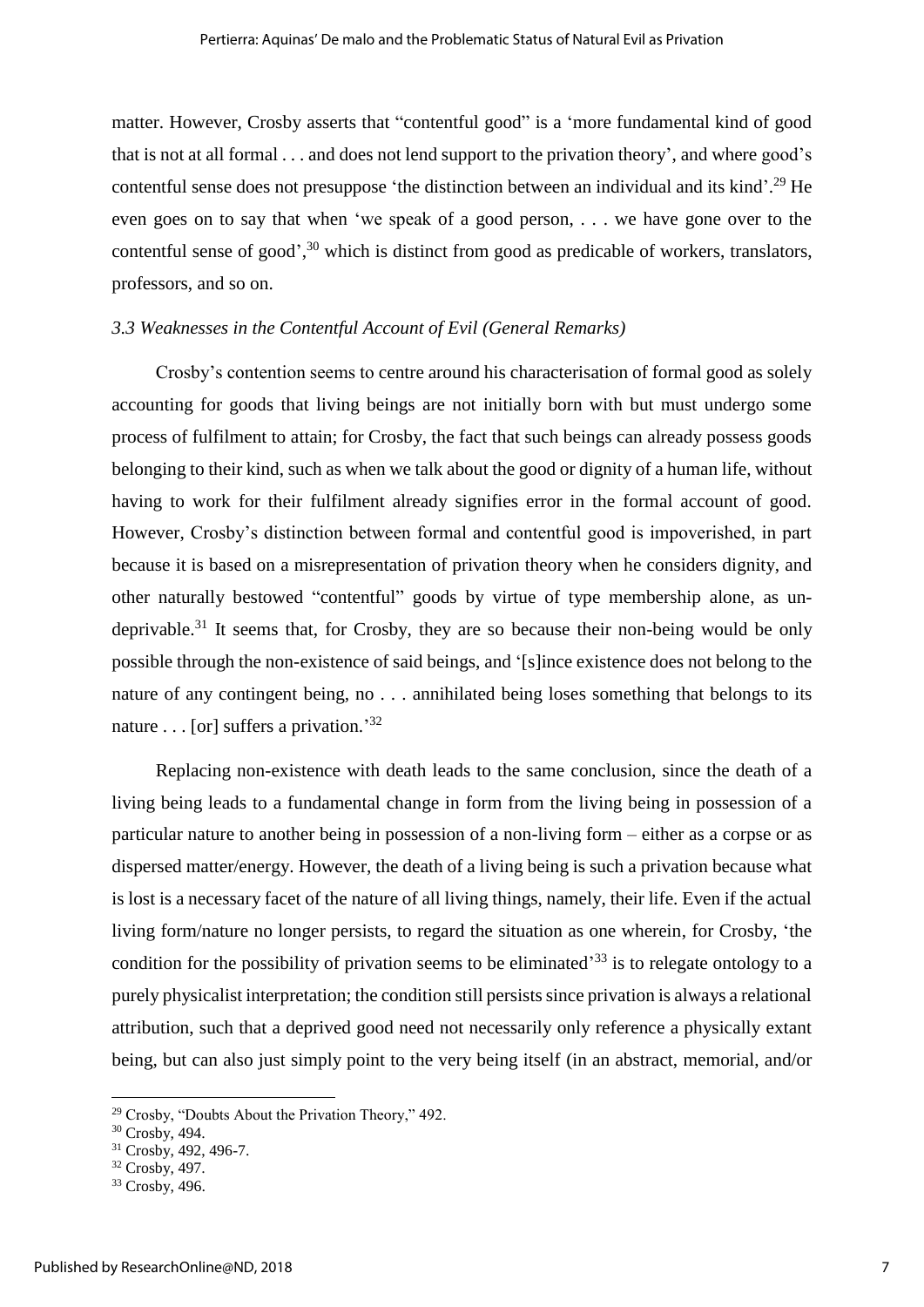temporal mode) that is being excluded by death and/or annihilation. Depending on where specifically one would place the exact locus of this privative evil, one could thus make a move from phrases like, "privation of a being's health", to, "privation of a being from a world". Even Aquinas remarks on something similar when he noted that death is the ever-present *accidental* effect of Nature's striving for the good of things emerging in being, since 'Nature as a whole indeed causes things to come to be . . . and things to pass away because things cannot come to be without other things passing away.<sup>34</sup>

Evidently, Crosby seems to be confusing "content" with "already fulfilled/present nature/form", meaning that the ability of a living being to perfect their nature through their actions and choices does not entail that such beings start out with an ontologically blank slate. There are inherent attributes to a being simply by their particular nature/form, but this is not "content" as much as it is "of their form". This natural state, of goods already belonging to a being that can still work to perfect its own nature, is still formal in character, and what Echavarria calls an entity being 'ontologically open'.<sup>35</sup>

#### *3.4 Weaknesses in the Contentful Account of Evil (Remarks Concerning Pain)*

The foregoing discussion is relevant to Crosby's analysis of pain and suffering since his claim that it disproves evil as privative hinges upon his content/form distinction. Crosby's main thesis surrounding his argument that pains, especially when caused by disease, are contentful evils is that these 'pains are the conscious subjective dimension of [a] disease',<sup>36</sup> when the pains are present. He takes issue with the notion of pain as good insofar as it helps a creature avoid actual/potential harm because said notion betrays 'an unusually cognitive approach to pain . . . [that] tends to posit a "space" between pain [as subject] and organic damage [as object]', which obfuscates 'the way in which certain pains constitute a *participation* in an illness.<sup>37</sup> For Crosby, it is precisely within our subjective experience where pain is to be found, and since this subjectivity conditions our very ability to conceptualise subject-object relations,<sup>38</sup> like the pain-harm relation, then it must hold more weight as a perspectival tool with which to examine the nature of pain as evil. Thus, these disease-caused pains, for Crosby, 'form part of a real evil . . . [due to the] fundamental negativity that [they elicit in one's

<sup>34</sup> Aquinas, *De malo*, Q. 1, art. 3, ad. 18.

<sup>&</sup>lt;sup>35</sup> Echavarria, "Debate on Evil," 751.

<sup>36</sup> Crosby, "Doubts About the Privation Theory," 499.

<sup>37</sup> Crosby, 498.

<sup>38</sup> Crosby, 499.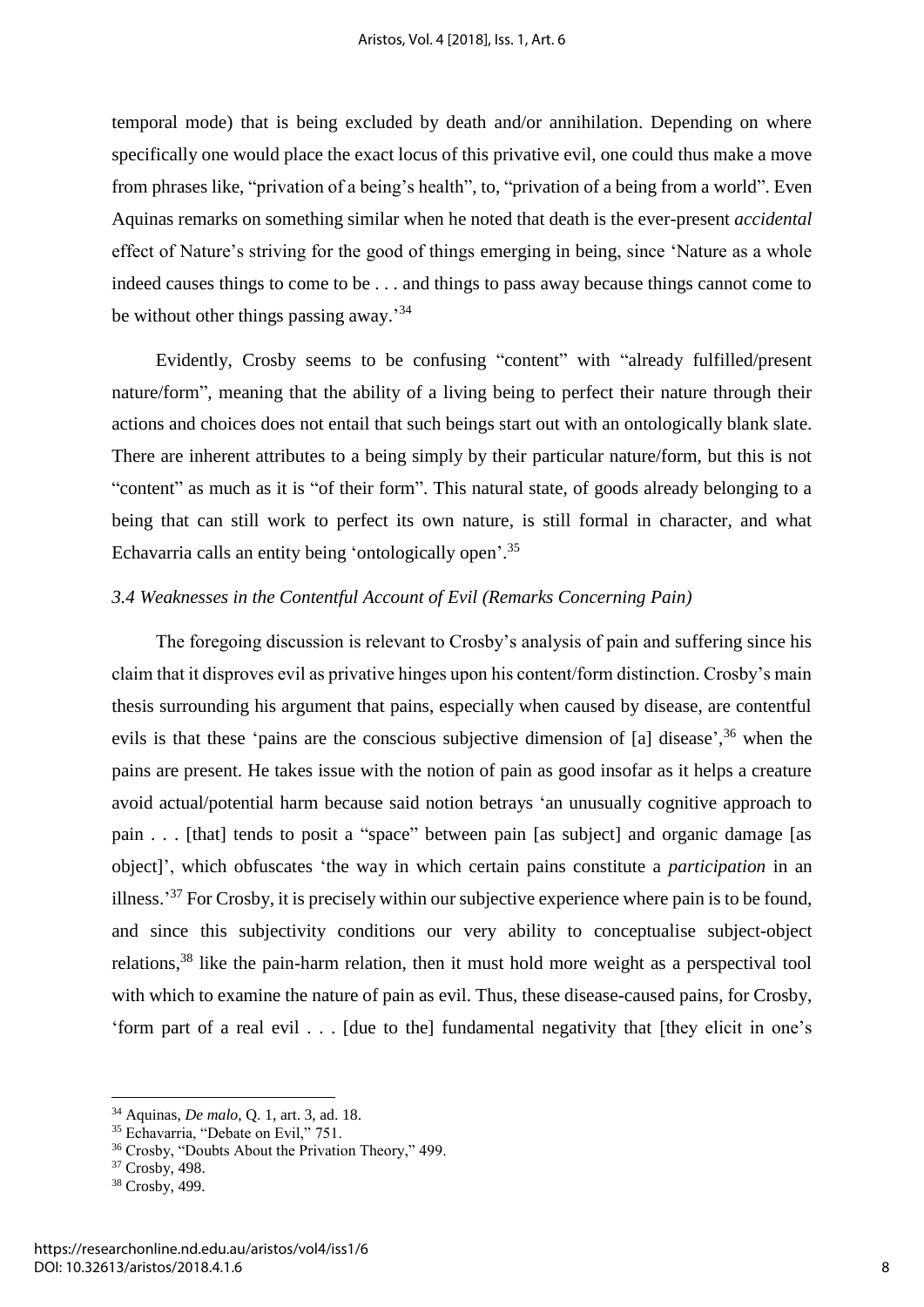subjectivity] as forming a part or dimension of a [real] evil<sup>39</sup> – a negativity that is contentful in an experiential sense, and which is felt without any "space", whereby the pain significantly points back to itself.

Crosby's view is a good example in how arguing from the position of phenomenological primacy – through the importance given to one's subjectivity – inhibits one's ability to appropriately account for subject-object relations. What is missed in his account of pain as contentful evil is that one's subjectivity is conditioned by the bodily object of the brain – we can come to detach ourselves to see ourselves as differentially object and subject, but this does not nullify the fact that we first and foremost have a brain that houses our subject-object conceptualisations. Similarly, with disease, the subjective experience of pain may indeed be part of, as Crosby describes, 'the unfolding of the evil of the illness',<sup>40</sup> but from a metaphysical perspective, taking evil as privation, this very unfolding is simply the emergence of pain as the aforementioned signal pointing one towards objective harm/damage; the unfolding is *not* the bequeathal of the status of evil from the disease to the pain by mere virtue of their experiential association.

Nevertheless, even if one's conceptualisation of subject-object relations is rectified to give due importance to bodily objectivity, this does not necessarily prevent the phenomenologist from still claiming phenomenological primacy, simply because they could still take as fundamentally significant, as an assumed principle, experience and the explaining of one's intuitions through experience. However, taking a metaphysical approach does not necessarily preclude the experience of disease-caused pain as bad and repugnant – what the approach will caution about, though, is that just because we experience one thing *as* some attribute does not mean that this very thing *is* that attribute; a grounded approach would be where one's phenomenology is beholden to one's metaphysics, not the other way around. As such, Crosby's arguments concerning pain do not do much at all to contradict the privative account of evil or support the assertion that pains themselves are "contentful" evils.

# **4. Whether Depression is a Privative Evil**

Moving forward, we will begin discussing depression's relation to privative evil due to the deep emotional suffering depressive affections elicit from those afflicted. Depression is an interesting case, for while one can characterise its pains as non-normally oriented, they are so

<sup>39</sup> Crosby, 499.

 $40$  Crosby, 500.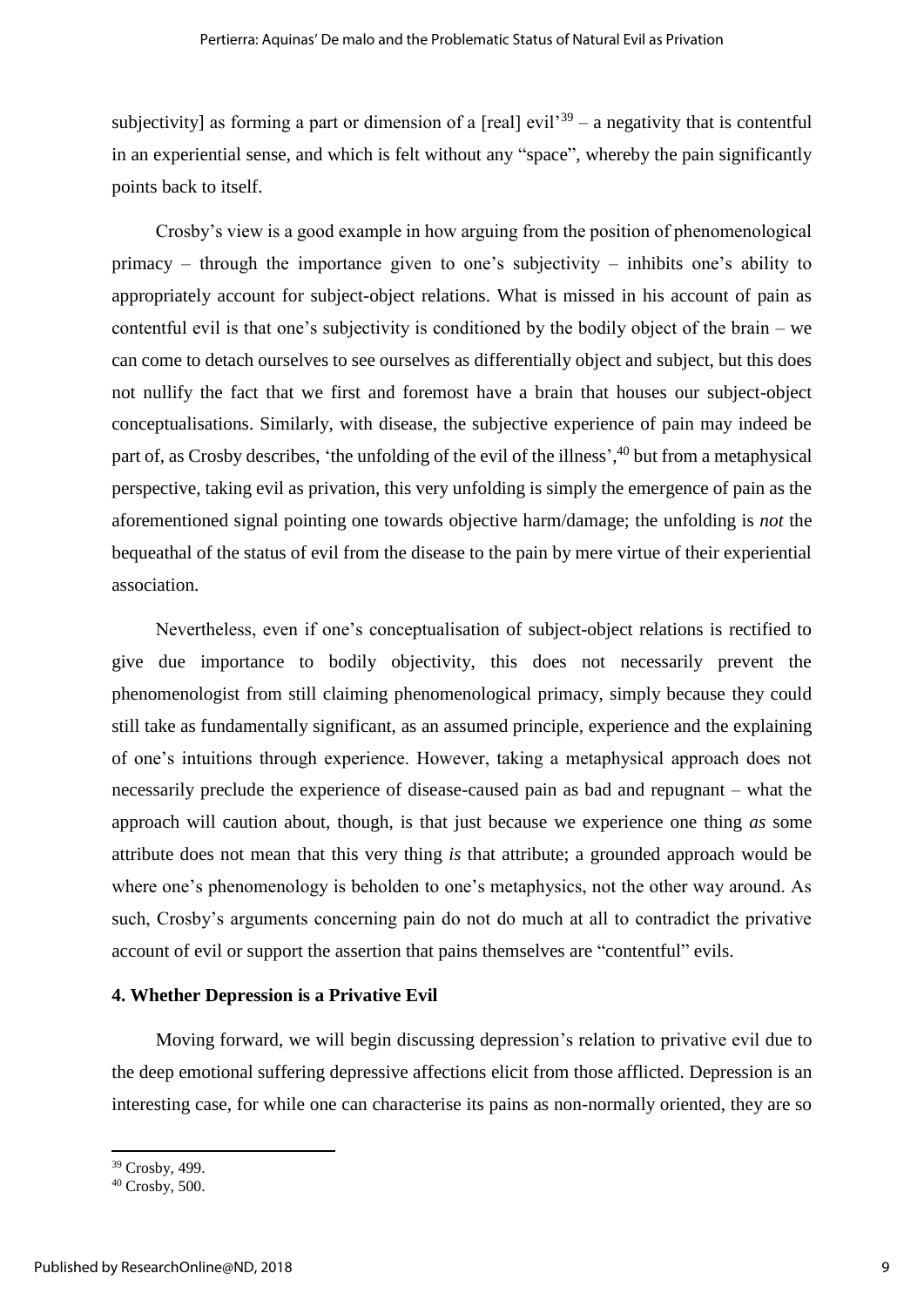in a non-physical way. Furthermore, many who are suffering from it claim both that depressive feelings persist beyond their ability to control and that said feelings do not seem to have welldefined objects.

### *4.1 Depression as Phenomenological Reality and Privation of Normal Brain Functioning*

Robson, in his analysis of depression, asks '[h]ow could these evils – these hopeless, terrible feelings – be accounted for under the evil as privation account?<sup>41</sup> An immediate answer would be to consider depression as revealing a privation of normal mental functioning. Nevertheless, Robson goes on to counter, assuming, for the sake of argument, a mind-brain identity theory, that '[d]epression . . . [may] loosely [be] . . . the result of deficiencies, but depression itself is real  $\dots$  [and] an evil which has substantial reality.<sup>42</sup> He substantiates this claim by arguing that while depressive feelings can be associated with faulty, non-firing synapses, 'the feeling of depression itself . . . [cannot] be identified with the failing-to-fire synapse, but [only] with the rest of the relevant (positive) part of the brain.<sup> $43$ </sup> These feelings are certainly real – even if certain depressive tendencies can be associated with non-firing neurons, it is not the fact that said neurons *cause* the feelings, but that this non-firing allows for the firing of other neurons in a non-normal context.<sup>44</sup> We can thus say that these feelings, notwithstanding any wilful causality, are caused by a brain structure deficient in the greater good of its functional normalcy. This is not to say that the deficiency itself is causal, but that whatever positive being is left over – the non-normal structure – is causal.

The evil in this analysis, since it is not a positive entity, is associated with depression insofar as reference is made to the brain's deficiency in normalcy. To be consistent with privation theory, the evil is an accidental effect, sourced from a positive, albeit attenuated brain structure whose mere functioning is a good insofar as it is an act/process in being. Robson is correct in asserting that 'depression has to be caused by something positive', <sup>45</sup> but he errs in conflating the phenomenological reality of the depressive feelings with positive evil by virtue

<sup>41</sup> Mark Ian Thomas Robson, "Evil, Privation, Depression and Dread," *New Blackfriars* 94, no. 1053 (2013): 558, [https://doi-org.ipacez.nd.edu.au/10.1111/j.1741-2005.2012.01516.x.](https://doi-org.ipacez.nd.edu.au/10.1111/j.1741-2005.2012.01516.x)

<sup>&</sup>lt;sup>42</sup> Robson, "Evil, Privation, Depression and Dread," 559.

<sup>43</sup> Robson, 560.

<sup>44</sup> See Brian Davies, "Reply to Mark Robson on Evil as Privation," *New Blackfriars* 94, no. 1053 (2013): 566, [https://doi-org.ipacez.nd.edu.au/10.1111/j.1741-2005.2012.01518.x.](https://doi-org.ipacez.nd.edu.au/10.1111/j.1741-2005.2012.01518.x) Davies constructs a similar account to neuronal permission via non-firing, albeit this case in the context of human action. He notes that '[n]egligence can enter into an account of how certain events come about, not because there is something to be named "negligence" that has a life of its own and is able to wreak havoc, but because not paying attention to something can sometimes (and sometimes culpably) leave the way open to something able to wreak havoc.'

<sup>45</sup> Robson, "Evil, Privation, Depression and Dread," 562.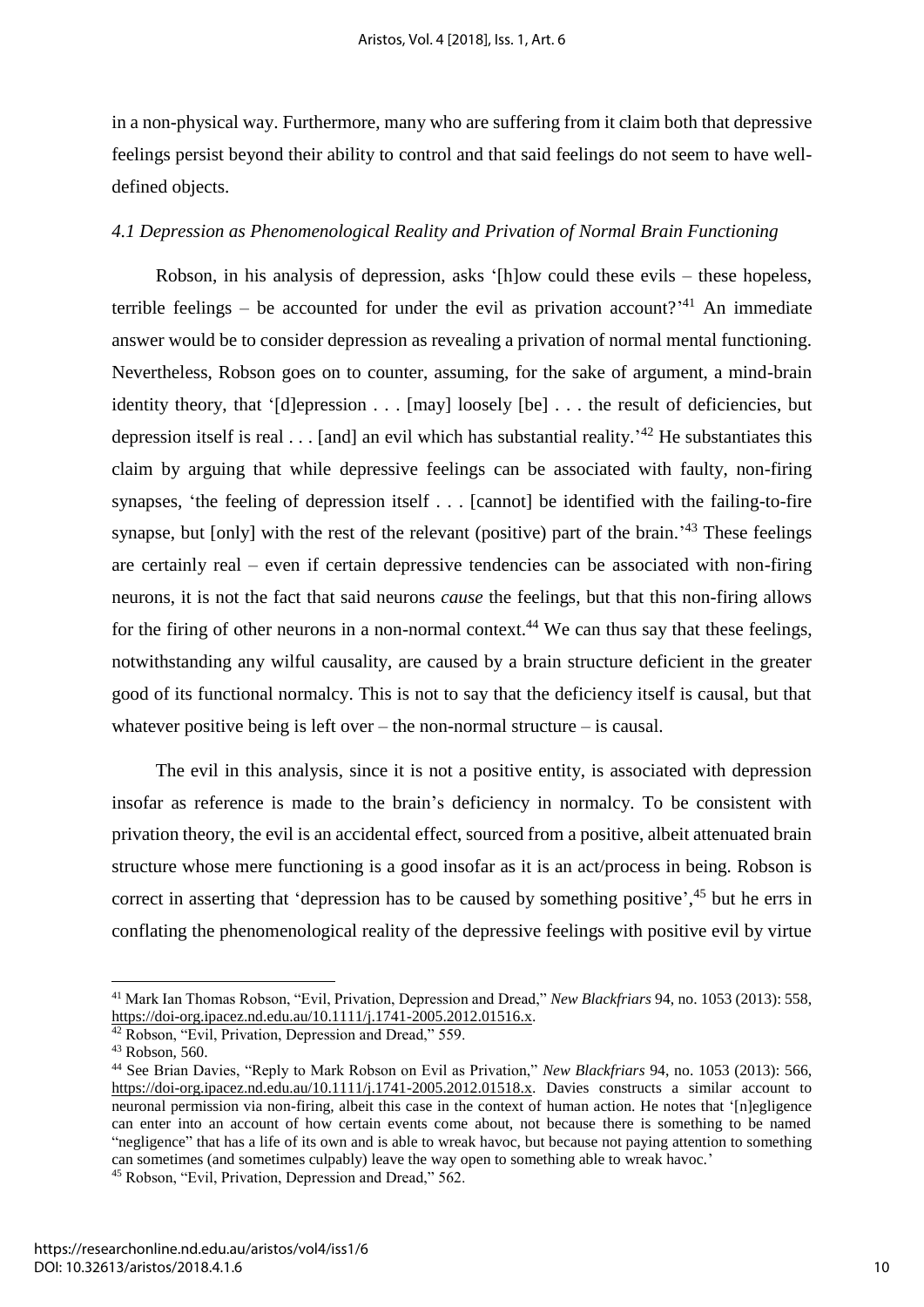of the simple observation of said feelings' destructive powers – he does so without correctly working through the metaphysical underpinnings of the privative evils associated with depression that condition Robson's analysis of depression as an 'awful phenomenology.<sup>146</sup> This error in judgment is what most likely leads him to claim that 'evil's empirical reality needs to be matched by a much more robust metaphysical account of its nature.<sup>47</sup> Furthermore, he fails to realise that his connection of depressive evils with the 'qualitative phenomenology of [their] accompanying feelings<sup>,48</sup> already presumes a sort of phenomenological primacy over metaphysics in accounting for evil's nature, which is an argument in terms well outside the appropriate Thomistic jurisdiction of the privation theory of evil. What Robson, thus, does not showcase is how evil as phenomenologically experienced necessarily entails it actually existing as something with ontological positivity.

## **5. Whether Evolutionary Pain is a Privative Evil**

### *5.1 Explanatory Difficulties Associated with the Issue*

After this account of the human evils of non-normally oriented pain and suffering, we can now start discussing how evil as privative explains the suffering experienced by animals throughout the evolutionary history of natural selection. The way forward is not as easy as one might think, though, for creaturely suffering, in a purely natural sense that doesn't consider human morality, can be traced back only to the creaturely/natural causes of predation, disease, and/or general misfortune; it might be tenable to relegate the natural evils experienced by people within a broad causal nexus of human will and culpability, but how can non-willed natural processes affecting animals be considered as having anything to do with evil? Is there a way to logically account for such evils without reference to divine punishment?

One may argue, Thomistically, that the progression of natural causal events already takes with it attendant privation, since deficient goods – entities with causal powers obtaining certain privations – always risk accidentally causing evil effects.<sup>49</sup> However, the suffering associated with seemingly random genetic mutations does not accommodate at all the notion of these pains pointing to a privation associated with a standard type/norm, since the mutations themselves not only contribute to the change in that creature's particular type, but also end up becoming part of it as mutated phenotypes. In other words, if a genetic mutation causes unavoidable

<sup>46</sup> Robson, 564.

<sup>47</sup> Robson, 563.

<sup>48</sup> Robson, 563.

<sup>49</sup> Aquinas, *De malo*, Q. 1, art. 3, co.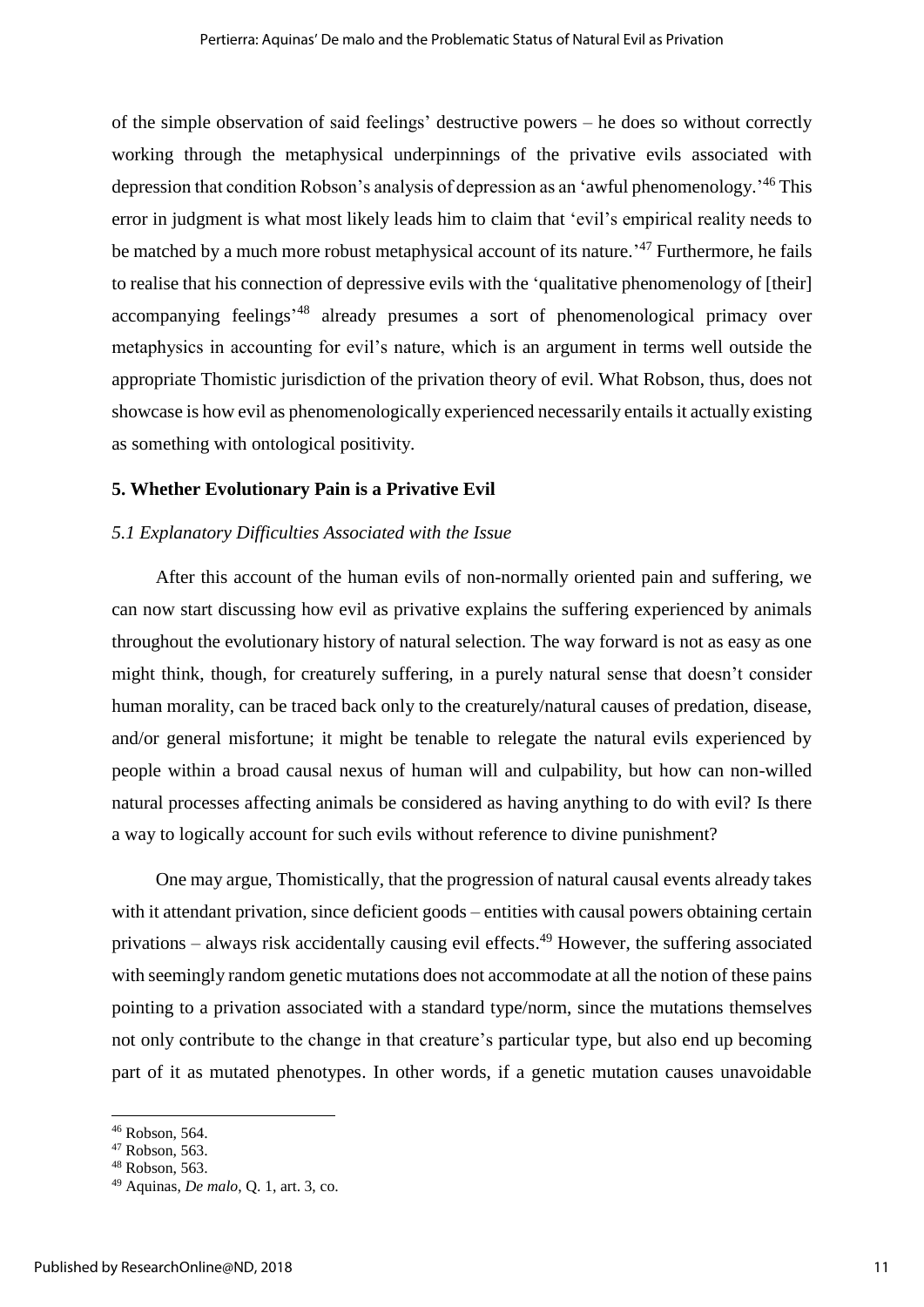suffering, due to the nature of the mutated phenotype, and if normal pain ought to signal an evil that will induce harm and damage, then wouldn't the object of the pain, assuming it as the privative evil of the mutated phenotype, in this case be a facet of the positive nature of the creature and the cause of its harm and damage? If yes, then evil can become positively natural, but it will not concord with the concept of privative evils as unnaturally taking away what ought to belong to one's nature; if no, then the mutated phenotype must either be a good, which makes the unavoidable suffering and harm also goods, or a non-privative evil, since how can nature be its own privation? This argument, along with the general evolutionary notion of suffering as a necessary consequence of natural selection via survival of the fittest, has led certain theistic philosophers to either caution against the whole practice of labelling natural aspects as good or evil,<sup>50</sup> or diminish the omnipotence/omniscience of God.<sup>51</sup> Nevertheless, there may be a way to argue a case for privative evil even in light of this evolutionary account.

# *5.2 A Way Forward (i.e. The Importance of Knowing What You are Referring to)*

If we start with the assumption that genetic nature influences the essence of biological beings, then we come straight to the view that natural essences have been in constant flux ever since the inception of life on Earth. This means that what is normally understood as distinct goods proper to different creaturely types can be reinterpreted as interrelated realities, derived from the millennia of incremental genotype modulations that has led to the myriad of biological creatures present today. In other words, the good of creaturely flourishing may be a general good belonging to the very genus of biological organisms, but inter-generational gene mutations, because they contribute to type changes, also contribute to changes in the set of distinct goods necessary for the flourishing of the members of each different generation.

Thus, any effect directly caused by mutations, whether beneficial or detrimental to the creature, are not privations of the goods that ought to contribute to a flourishing related *solely* to that creature's *specific* natural type, for the mutations lead to *those* kinds of goods; however, they can be considered as privations of goods for flourishing related to the very nature of that

<sup>50</sup> See Ian A. McFarland, "The Problem with Evil," *Theology Today* 74, no. 4 (2018): 336, [https://doi.org/10.1177/0040573617731711.](https://doi.org/10.1177/0040573617731711) For McFarland, 'God's will for particular creatures is bound up with our interactions with them, . . . [and our] response [to such interactions] is not enhanced by labelling matters good or evil, as such labelling tends to short-circuit the process of discernment in which humans seek to further God's good will for creatures in any given situation by attending as much as possible to the perspectives of all those concerned.'

<sup>51</sup> See Nicola Hoggard Creegan, *Animal Suffering and the Problem of Evil* (New York, NY: Oxford University Press, 2013), chap. 4,<https://doi.org/10.1093/acprof:oso/9780199931842.001.0001>for an interesting survey of theological responses to the problem of evil that end up denying, implicitly or explicitly, the transcendence of the philosopher's Omni-God.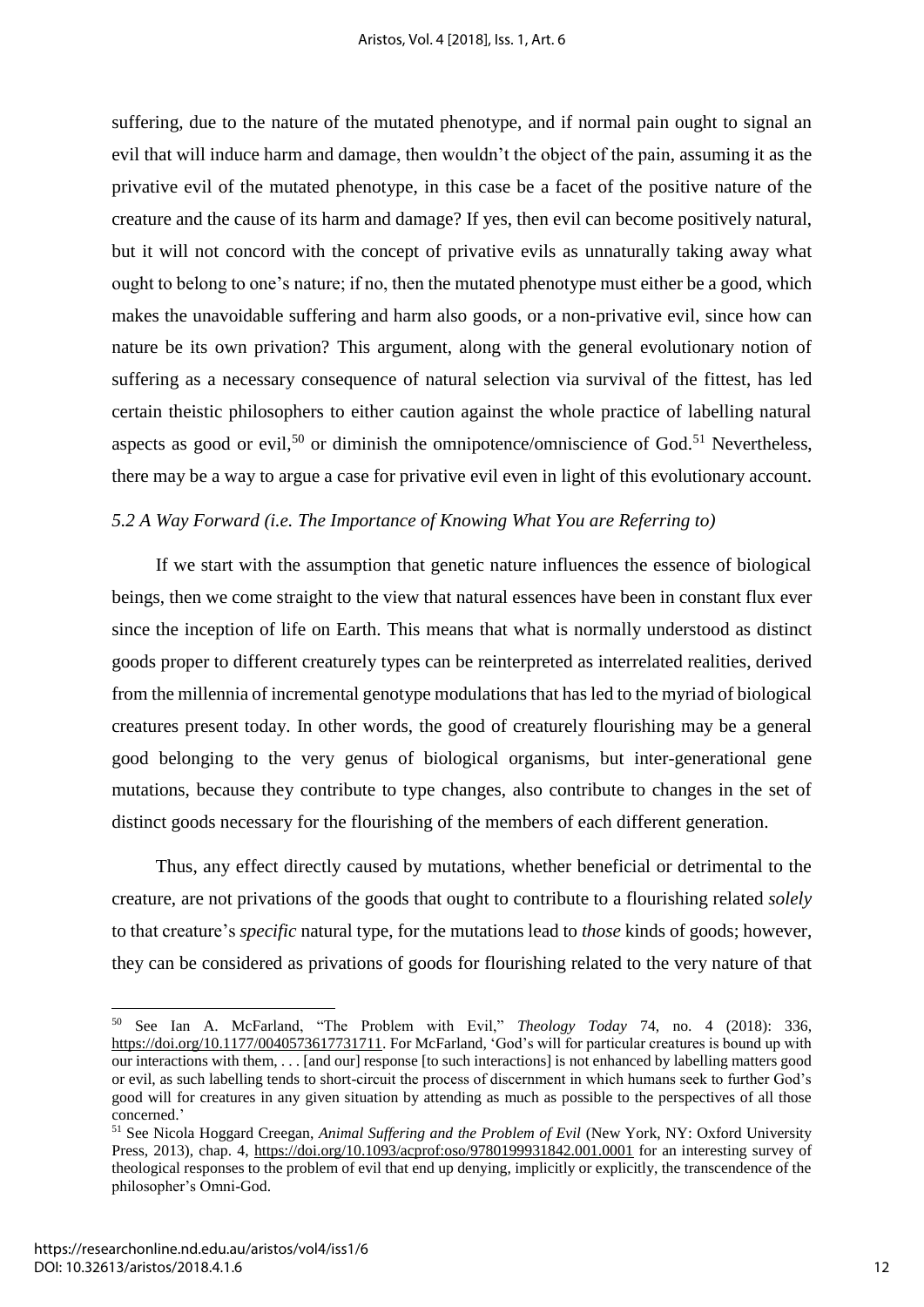creature *as a biological being with life*. This is because any mutation that directly hampers an organism's capacity to survive<sup>52</sup> is a mutation of a life-preserving system into one that is less so. This means that the mutation-associated suffering/harm is a good in relation to its pointing to the object of the evil that is the mutation of the life-preserving system, while the suffering/harm is an evil in relation to it being deprived of a naturally avoidable character, for unavoidable harm diminishes one's life; furthermore, the mutation itself is a good insofar as we refer only to its product, the mutated phenotype, as being part of the creature's positive nature, while the mutation is an evil insofar as it is precisely the mutation and deprivation of a life-preserving system. In the case where both the suffering and the mutation are evil, the deprivation of the greater good of a normal, life-affirming bodily system happens due to the actualisation of the lesser good of the mutated phenotype's progression typical of the creature's *specific* form.

## **6. Concluding Remarks**

From the foregoing discussion, we can see how suited a privative theory of evil is towards explaining multiple themes of natural evil and helping to interpret our intuitions regarding pain and suffering in multiple contexts. We have also uncovered a common mindset espoused by detractors of the privative theory, which is their granting of more warrant towards a purely phenomenological account of evil as opposed to a metaphysically grounded one.<sup>53</sup> In general, the possibility of natural evil hinges on it having always been connected with creation, and on the purpose of God for the universe' perfectibility. Without this possibility for perfection, we would not be able to experience progression through a natural hierarchy of goods, which Echavarria considers as 'necessary for the greatest perfection of the universe', and thus why God 'sometimes permits that the things that by their own nature can fall, do effectively fall from their own good.'<sup>54</sup>

<sup>52</sup> The definition here will be "survival without *naturally* unavoidable suffering and harm" since this seems to avoid the absurd claim that any drastic reduction in a creature's absolute life span, due to the harm/suffering induced by the mutation, is now that creature's natural standard as a being with life (not as what is proper for its *specific type*, for the attenuated life span *is* proper for that creature's *specific type*), and one that sets itself as a definitive good necessary for the mutated creature's general flourishing (not the flourishing *typical* of that creature's mutated genotype, if there is such a thing) despite the unavoidable harm.

 $<sup>53</sup>$  Lee concisely remarks on this issue by stating that 'the position that evil as such is a privation is a metaphysical</sup> account of evil, and so its truth (if it is true) may not be apparent to immediate experience or consciousness'. Lee, "Evil as Such Is a Privation," 471n9.

<sup>54</sup> Echavarria, "Debate on Evil," 739.